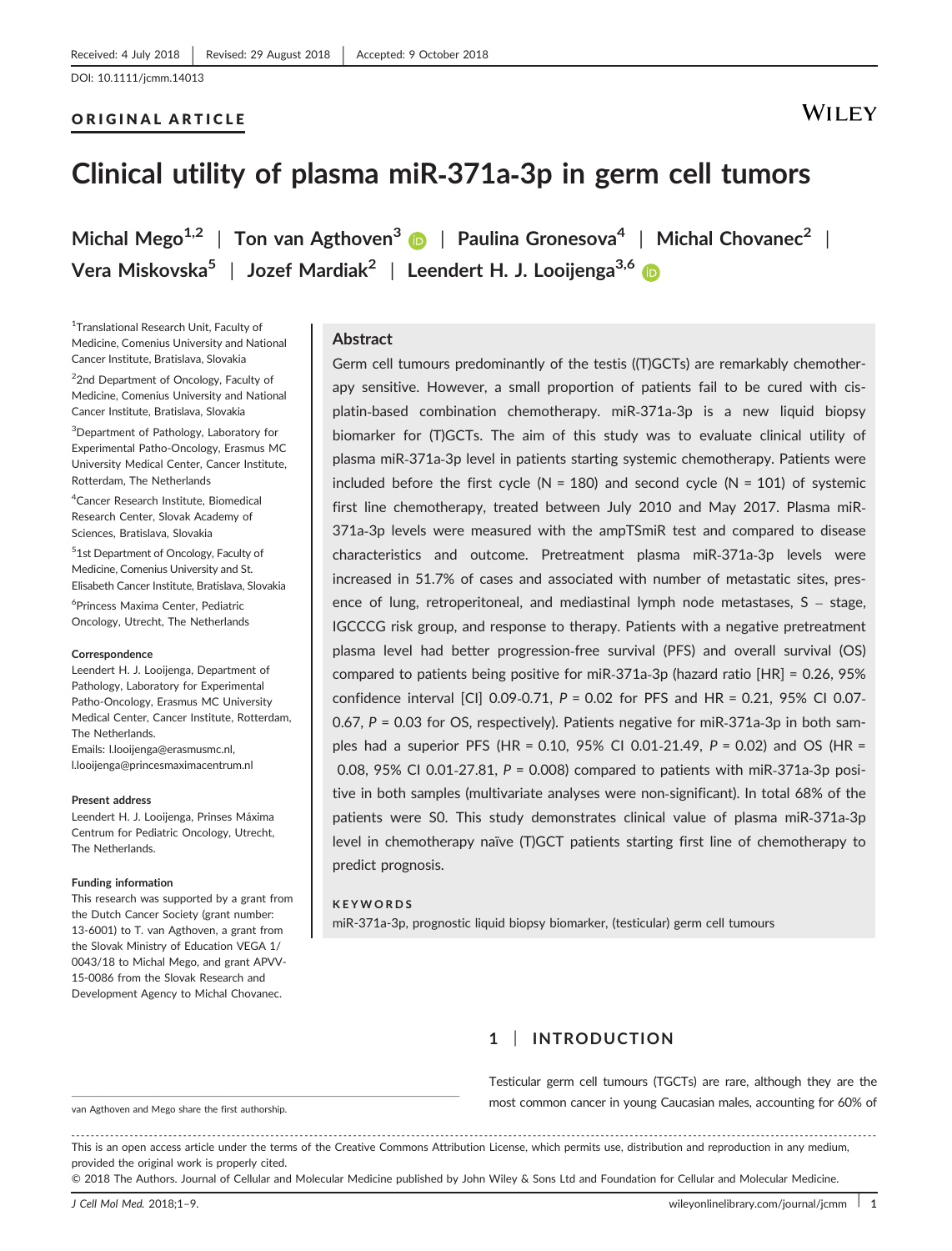all malignancies in the age group between 20 and 40 years. $1.2$  TGCTs represent a highly curable malignancy. In fact, cisplatin based chemotherapy is the mainstay in the treatment of TGCTs, resulting in about 70%‐ 80% cure of patients with disseminated disease with a multimodality approach. However, between 20% and 30% of patients do not respond or relapse with this treatment protocol.<sup>2,3</sup> About 20%-25% of patients with relapsed TGCTs may be cured with various approaches, including salvage chemotherapy based on high-dose chemotherapy with autologous hematopoietic stem‐cell rescue or combined with standard cisplatin dose and previously non-utilized drugs.<sup>4-6</sup>

Currently, the clinical management of advanced TGCT disease is based on classical serum protein markers (alpha‐fetoprotein [AFP], β‐ human chorionic gonadotropin [HCG], and lactate dehydrogenase [LDH]), and imaging studies.<sup>7,8</sup> However, only 60% of TGCTs demonstrate elevated serum tumour markers at initial diagnosis. Therefore, in advanced cases, there is a need to identify reliable markers capable of determining chemotherapy effectiveness and patients' outcome. microRNAs (miRNAs) are involved in important biological processes, both normal as well as pathological, including various types of cancer. As the discovery of specific embryonic stem cell related miRNAs as relevant oncogenes in  $TGCTs$ ,  $9$  various studies evaluated their role in tissues and body fluids of (T)GCT patients. $9-17$ 

In the largest series to date of 250 TGCT patients, 60 non‐TGCT patients at primary diagnosis and 104 male healthy donors, the detection of miR‐371a‐3p, 373‐3p, and 367‐3p in sera with the ampTSmiR test was highly informative to diagnose patients with the primary TGCTs. The data showed an area under the curve (AUC) of 0.96, with a 90% sensitivity and 91% specificity.<sup>14</sup> In an independent study performed with a slightly different protocol and consisting of a series of sera from 166 TGCTs patients and 118 male controls, a positive miR‐371a‐3p level was found in 88.7% of the patients with the AUC of 0.94, and a 93.4% specificity.<sup>10</sup> Both studies demonstrated that the detection of miR-371a-3p in serum is far more sensitive and specific than the classical serum markers β‐HCG, AFP, and LDH. Furthermore, the miR‐371a‐3p levels correlate with tumour burden and treatment results.<sup>10</sup> In addition, the four‐serum embryonic stem cell related miRNA panel (including miR‐ 371a‐3p, miR‐372‐3p, miR‐373‐3p, and miR‐367‐3p) also showed a high sensitivity/specificity for diagnosing pediatric (mainly extra-gonadal) GCTs, based on serum and cerebrospinal fluid analyses. It allowed early detection of relapse of a single mixed tumour and distinguished intracranial malignant GCTs from intracranial non‐GCTs at the time of diagnosis.15 In addition, the ampTSmiR test targeting miR‐371a‐3p used in our laboratory is more sensitive than the conventional TGCTs protein serum biomarkers for the detection of residual disease and relapse.<sup>13,14,18</sup> In conclusion, miR‐371a‐3p is the most promising miRNA for the detection of (T)GCTs in body fluids to date, performed with a highly sensitive and specific multiplexed pre-amplification quantitative real-time PCR (qRT-PCR) technique.<sup>10,14</sup>

However, in spite of the fact that miR‐371a‐3p is a promising new specific biomarker for (T)GCTs, data related to its clinical utility are still limited. $9-12,18$  The aim of this study was to evaluate clinical utility of plasma miR‐371a‐3p level in chemo‐naïve GCTs patients starting systemic chemotherapy.

## **2** | **MATERIALS AND METHODS**

## **2.1** | **Study patients**

This retrospective translational study (Protocol IZLO1, Chair: M. Mego) was approved by the Institutional Review Board (IRB) of the National Cancer Institute and was conducted between July 2010 and May 2017. All consecutive patients with TGCTs treated with orchiectomy (except two patients that started treatment without orchiectomy due to very advanced disease) and at least one cycle of cisplatin‐based chemotherapy in the National Cancer Institute of Slovakia and St. Elisabeth Cancer Institute in Slovakia were enrolled in this prospective study. Data regarding age, tumour histological subtype, clinical stage, type, and number of sites of metastasis and type of chemotherapy regimen were recorded in all the patients and compared with plasma miR‐371a‐3p level (Table 1). TGCT patients were recruited and consented according to the Institutional Review Board approved protocol. The study adhered to the "Code for Proper Secondary Use of Human Tissue in The Netherlands" developed by the Dutch Federation of Medical Scientific Societies (FMWV) (Version 2002, update 2011). STARD guidelines were followed to perform this study.19

## **2.2** | **Samples collection**

Peripheral blood samples were collected from all translational study participants into BD Vacutainer® EDTA tubes at baseline in the morning on day −1 or 0 of the first cycle of chemotherapy (n = 180) and before the second cycle of chemotherapy (n = 101). Patients' blood samples (5 mL) were centrifuged at 2300 *g* for 10 minutes to separate the plasma and blood cells. Collected plasma samples were afterwards filtered through a 0.2 μm filter to remove larger particles. Plasma aliquots were stored at −80°C until further analysis. In total, 281 plasma samples of 180 patients were analysed (Table 1). Median age of patients was 30 years (range 16‐67 years).

The miRNA levels of (T)GCT patients were compared with plasma levels of 50 male healthy donors, of which also serum was available taken at the same time point. Plasma was collected using Vacuette K3 EDTA Liquid, 6 ml vials (Greiner Bio‐One, Alphen aan den Rijn, the Netherlands).

The median age was 54 (range 22‐70 years). In our previously reported study, we showed that age did not influence the outcome of the miRNA analysis in sera<sup>14</sup> (additional samples Person coefficient of 0.2336, *P* = 0.26), nor did it influence the outcome in this series of plasma samples. Because of the specific regulations it is not allowed to have information related to clinical data of the control group, except age, and gender. The donors of Sanquin are supposedly healthy males, but not specifically checked for absence of a T (GCT). However, based on the incidence in the Netherlands being around 800 patients per year in a population of ~8 million males, the chance of including a patient is very low. It was not possible to collect large numbers of control plasmas in Slovenia. However, both populations were from Caucasian origin. At present no reports were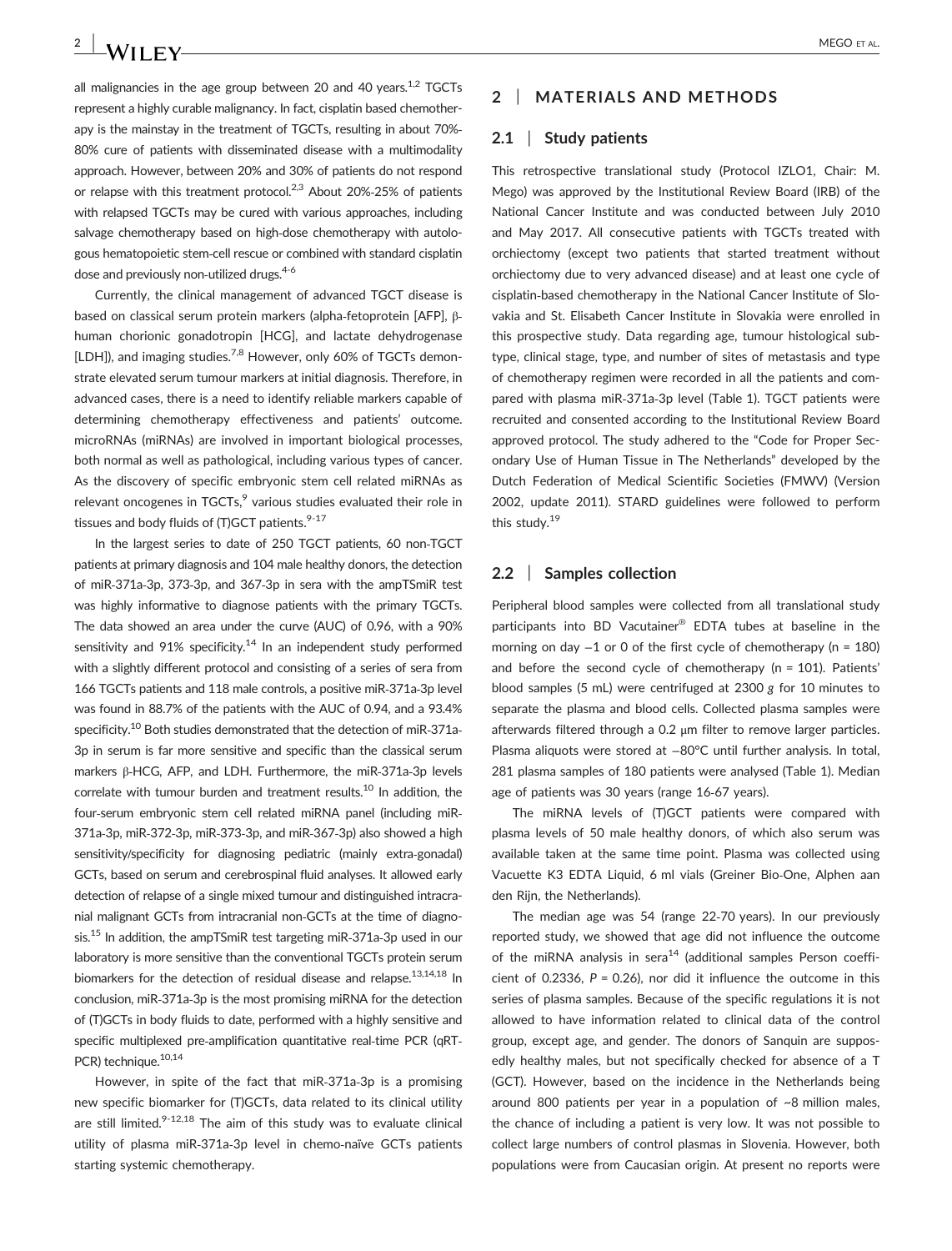## TABLE 1 Patients' characteristics

| Variable                                    | N              | %     |
|---------------------------------------------|----------------|-------|
| All patients                                | 180            | 100.0 |
| Histology                                   |                |       |
| Seminoma                                    | 51             | 28.3  |
| Non-seminoma                                | 127            | 70.6  |
| Unknown*                                    | $\overline{2}$ | 1.1   |
| Primary tumour localization                 |                |       |
| Testicular                                  | 169            | 93.9  |
| Extragonadal                                | 11             | 6.1   |
| IGCCCG risk group                           | 105            | 58.3  |
| Good risk                                   | 21             | 11.7  |
| Intermediate risk                           | 22             | 12.2  |
| Poor risk                                   | 32             | 17.8  |
| Sites of metastases                         | 45             | 25.0  |
| Retroperitoneum                             | 109            | 60.6  |
| Mediastinum                                 | 26             | 14.4  |
| Lungs                                       |                |       |
| Liver                                       | 57             | 31.7  |
| <b>Brain</b>                                | 123            | 68.3  |
| Other                                       |                |       |
| Visceral non-pulmonary metastases           | 159            | 88.3  |
| No. of metastatic site                      |                |       |
| 0                                           | 21             | 11.7  |
| $\mathbf{1}$                                | 144            | 80.0  |
| $\overline{2}$                              | 36             | 20.0  |
| >3                                          |                |       |
| Staging (UICC)                              |                |       |
| IΑ                                          | 5              | 2.8   |
| IB                                          | 27             | 15.0  |
| IS                                          | 13             | 7.2   |
| <b>IIA</b>                                  | 19             | 10.6  |
| <b>IIB</b>                                  | 26             | 14.4  |
| <b>IIC</b>                                  | 16             | 8.9   |
| <b>IIIA</b>                                 | 26             | 14.4  |
| <b>IIIB</b>                                 | 21             | 11.7  |
| <b>IIIC</b>                                 | 27             | 15.0  |
| Response to therapy                         |                |       |
| Favourable response                         | 173            | 96.1  |
| Unfavourable response                       | 7              | 3.9   |
| Plasma samples                              |                |       |
| Samples before first cycle of chemotherapy  | 180            | 100.0 |
| Samples before second cycle of chemotherapy | 101            | 56.1  |
| No. of positive samples                     |                |       |

*(Continues)*

made according to population differences and expression of miR‐371 in T(GCT). The normal control plasma samples were obtained from Sanquin (Amsterdam, the Netherlands).

#### TABLE 1 (Continued)

| Variable                                    | N   | %            |
|---------------------------------------------|-----|--------------|
| Before first cycle of chemotherapy          | 93  | 51.7         |
| Before second cycle of chemotherapy         | 4   | 2.2          |
| Median value of miR-371a-3p                 |     |              |
| Before first cycle of chemotherapy (range)  | 1.2 | $0-477.4$    |
| Before second cycle of chemotherapy (range) | 0.O | <u>በ-8 ሐ</u> |

IGCCCG, International Germ Cell Consensus Classification Group; UICC, Union for International Cancer Control.

\*Diagnosis based on typical clinical presentation and highly elevated serum tumour markers.

## **2.3** | **miRNA purification and RT‐qPCR**

For the ampTSmiR tests specific miRNAs were isolated from 50 μL plasma using target‐specific anti‐miRNA magnetic beads as described before.<sup>14</sup> In short, cDNA generation and quantification of miRNA levels were performed with a highly sensitive multiplexed pre‐amplification quantitative RT‐PCR technique (ampTSmiR test). The following TaqMan MicroRNA assays were used: catalog ID: hsa‐miR‐371a‐3p (002124); ath‐miR‐159a (000338), and hsa‐ miR‐30b‐5p (000602) (Thermo Fisher Scientific, Bleiswijk, the Netherlands): In brief 5 μL of specifically targeted purified miRNA in elution buffer was reverse transcribed into miRNA‐specific cDNA with a TAQMAN(R) MICRORNA RT KIT (Thermo Fisher Scientific), followed by a 13-cycle pre-amplification step using 2x TaqMan Preamp Master mix (4488593, detailed protocol by supplier Thermo Fisher Scientific) and 20x TaqMan MicroRNA Assays. Thermal-cycling conditions: 95°C for 10 minutes, followed by 13 cycles of 95°C for 15 seconds and 60°C for 1 minute. miRNA levels were determined in 1.5 μL of cDNA on a TaqMan 7500 Real‐Time PCR system, according to the supplier (Thermo Fisher Scientific).

## **2.4** | **Quality control**

A non‐human miRNA spike‐in ath‐miR‐159a was added in the same fixed amount to the sera (0.2  $\mu$ L of a 1 nmol/L stock solution) for quality control of RNA isolation and cDNA generation. For calibration of input miRNA levels ath-miR-159a was used. All plasma samples were visually inspected and no hemolytic samples were present that could lead to false interpretation of the results. No samples had to be excluded due to poor miRNA recovery, based on recovery of the spike-in ath-mir-159a (variation in Ct generally within  $\pm$  2 Cts, n = 301, SD < 1.67). For normalization the mean levels of the endogenous reference miRNA (miR‐30b‐5p) were used as described before. $14,15$  In each cDNA synthesis experiment, five 10-fold dilution series of purified miRNA of the TCam-2 seminoma cell line was included for quality control and qPCR efficiency and interplate calibration. For negative control, the no template control, elution buffer was added instead of purified miRNA as described previously.<sup>14</sup>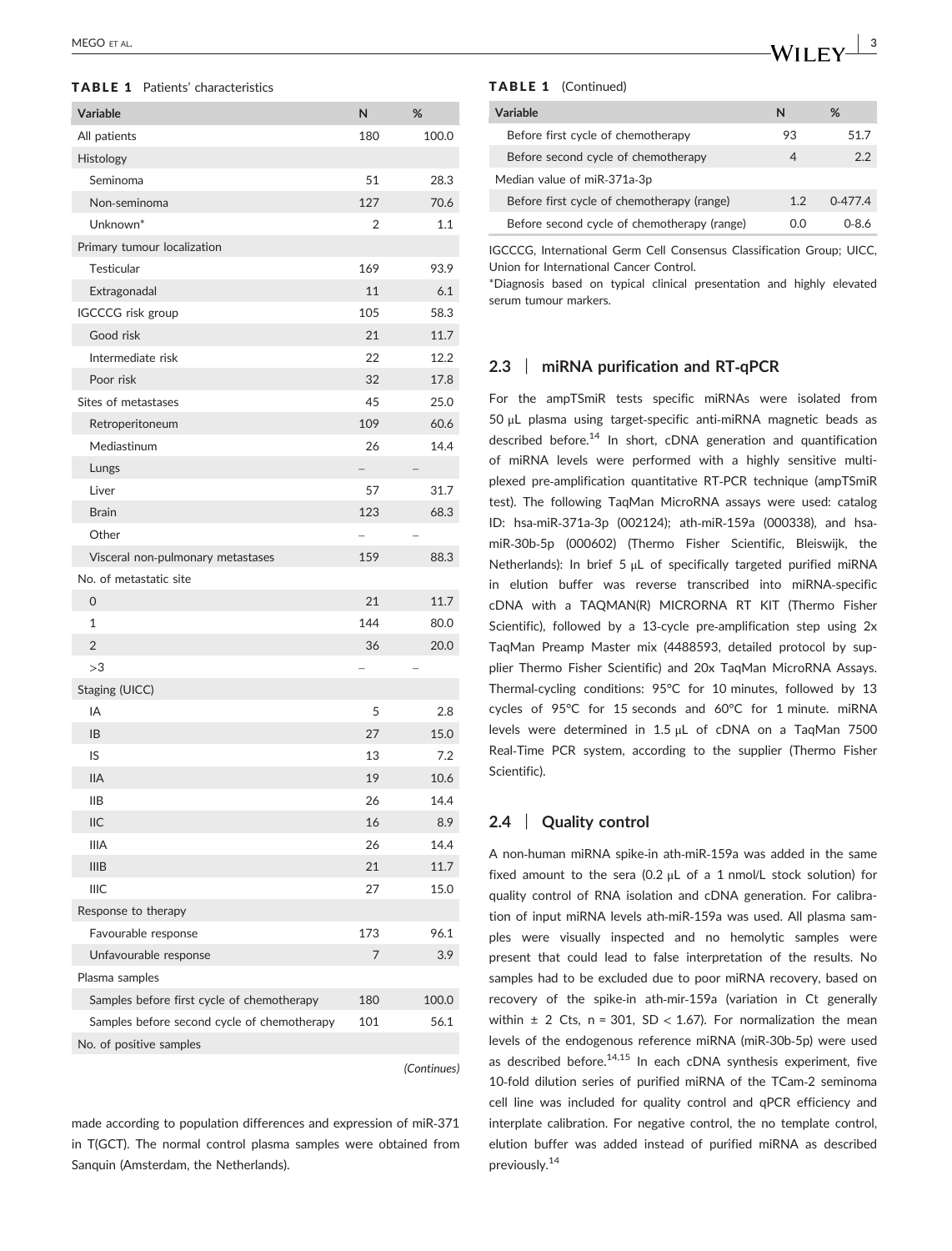## **2.5** | **Evaluation**

The target miRNA level per sample was determined according to 2−ΔΔCT method.15 Threshold for miR‐371a‐3p was calculated using plasma samples of healthy donors analysed in this study (Figure S1). A cut-off value of  $\geq$  2.0 (Ct = 29.26) of the highest level (Ct = 30.26) observed in the healthy donor group was used to dichotomize the samples in two categories as positive or negative (cut-off for miR- $371a-3p = 1$  as described earlier.<sup>15</sup> Plasma samples of healthy donors (n = 50) contained similar minimal levels of miR‐371a‐3p as matched sera, and control sera used in a previous study (n =  $104$ )<sup>14</sup> (Figure S1).

#### **2.6** | **Statistical analysis**

Patient data were tabulated. The patients' characteristics were summarized using the mean or median (range) for continuous variables and frequency (percentage) for categorical variables, respectively. Statistical analysis was performed using non‐parametric tests as the distribution of the miR‐371a‐3p levels was significantly different from the normal distribution (Shapiro‐Wilk test). The Mann‐Whitney *U* test was used for the analysis of the association of the miR‐371a‐ 3p expression to clinicopathological variables between the two groups of patients, and Kruskal‐Wallis test among more than two groups, whereas Fisher's exact test or the  $\chi^2$  test were used when miR‐371a‐3p expression was categorized as positive or negative. Wilcoxon test was used to compare plasma the miR‐371a‐3p before the first and second cycle of chemotherapy. Pearson's correlations were used to determine correlation between serum tumour markers and plasma miR‐371a‐3p.

Median follow‐up period was calculated from the date of the starting treatment with cisplatin‐based chemotherapy, as a median observation time among all patients and among those still alive at the time of their last follow‐up. Progression‐free survival (PFS) was calculated from the date of the starting treatment with cisplatin‐ based chemotherapy to the date of progression or death or the date of the last adequate follow-up. Overall survival (OS) was calculated from the date of starting treatment with cisplatin‐based chemotherapy to the date of death or last follow‐up. Survival rates were estimated using the Kaplan‐Meier product limits method and were compared with the log-rank test to determine significance. miR‐371a‐3p expression data were dichotomized into positive and negative based on the miR‐371a‐3p plasma level (see above). A multivariate Cox proportional hazards model for PFS and OS was used to assess differences in outcome on the basis of the miR‐ 371a‐3p expression in primary tumour and/or biopsy of metastatic site and prognosis according to the IGCCCG (International Germ Cell Collaborative Group) criteria (IGCCCG, 1997). The Pearson correlation coefficient was used to examine a correlation between miR‐371a‐3p plasma levels and S‐stage (as defined by IGCCCG criteria; S0 within normal limits; S1, AFP < 1000 ng/mL and/or β‐ HCG < 5000 mIU/mL and/or LDH < 1.5 U/L upper normal limit; S2, AFP 1000‐10 000 ng/mL and/or β‐HCG 5000‐50 000 mIU/mL and/

or LDH 1.5-10 U/L upper normal limit; S3 AFP  $> 10000$  ng/mL and/or β‐HCG > 50 000 mIU/mL and/or LDH > 10 U/L upper normal limit).

Data processing and statistical analysis were performed using Microsoft Excel 2010, GraphPad Prism 7 (GraphPad Software, La Jolla, CA, USA) and NCSS software (NCSS, LLC, East Kaysville, Utah, USA). A *P* < 0.05 was considered statistically significant.

## **3** | **RESULTS**

## **3.1** | **Patient characteristics**

From July 2010 and May 2017, 180 patients starting adjuvant and/ or new line of chemotherapy were registered to the study. Basic characteristic of the patients is shown in Table 1. The majority of patients had primary TGCT (93.9%) and non‐seminoma histology (70.6%). The study population included 32 patients with stage I disease (five patients stage IA and 27 patients stage IB) treated with adjuvant chemotherapy. All these patients had non‐seminoma histology, in 27 of tumours (84.4%) lymph vascular invasion was present, while, 29 of them exhibit (90.6%) embryonal carcinoma component. No relapse and/or death was observed in patients with stage I disease.

All patients were treated with platinum‐based chemotherapy, the majority received BEP (bleomycin, etoposide, cisplatin) regimen 142 (78.9%), 23 patients (12.8%) received EP (etoposide, cisplatin) chemotherapy, 6 (3.3%) received TIP (paclitaxel, ifosfamide, cisplatin) chemotherapy, five patients (2.8%) VIP (etoposide, ifosfamide, cisplatin), and four patients (2.2%) were treated with dose‐dense chemotherapy.19

## **3.2** | **Association between plasma miR‐371a‐3p level and patients/tumour characteristics**

Analysis between plasma miR‐371a‐3p level and patients/tumour characteristics included all 180 patients. Pretreatment plasma miR‐ 371a‐3p levels were significantly associated with IGCCCG risk group, number of metastatic sites, presence of retroperitoneal and mediastinal lymph node metastases, lung metastases, S – stage, and favourable response to therapy (Table 2). These associations were consistent for plasma miR‐371a‐3p as continuous variable or dichotomized as positive vs negative, except for response to therapy. Subgroup analysis showed that both associations were triggered mainly by non-seminomas (Tables S1 and S1), where plasma miR-371a‐3p was associated with primary localization of the tumour as well. In S0 stage patients that represented 73 (40.6%) of study population, there were no associations between plasma miR‐371a‐3p and disease characteristics (Table S3). None of the five patients with stage IA were miR‐371a‐3p positive, while four out of 27 patients (29.6%) with stage IB were miR‐371a‐3p positive and two out of 13 (15.4%) of patients with IS stage were miR‐371a‐3p positive. Overall, six of 45 patients (13.3%) with CSI were miR‐371a‐3p positive.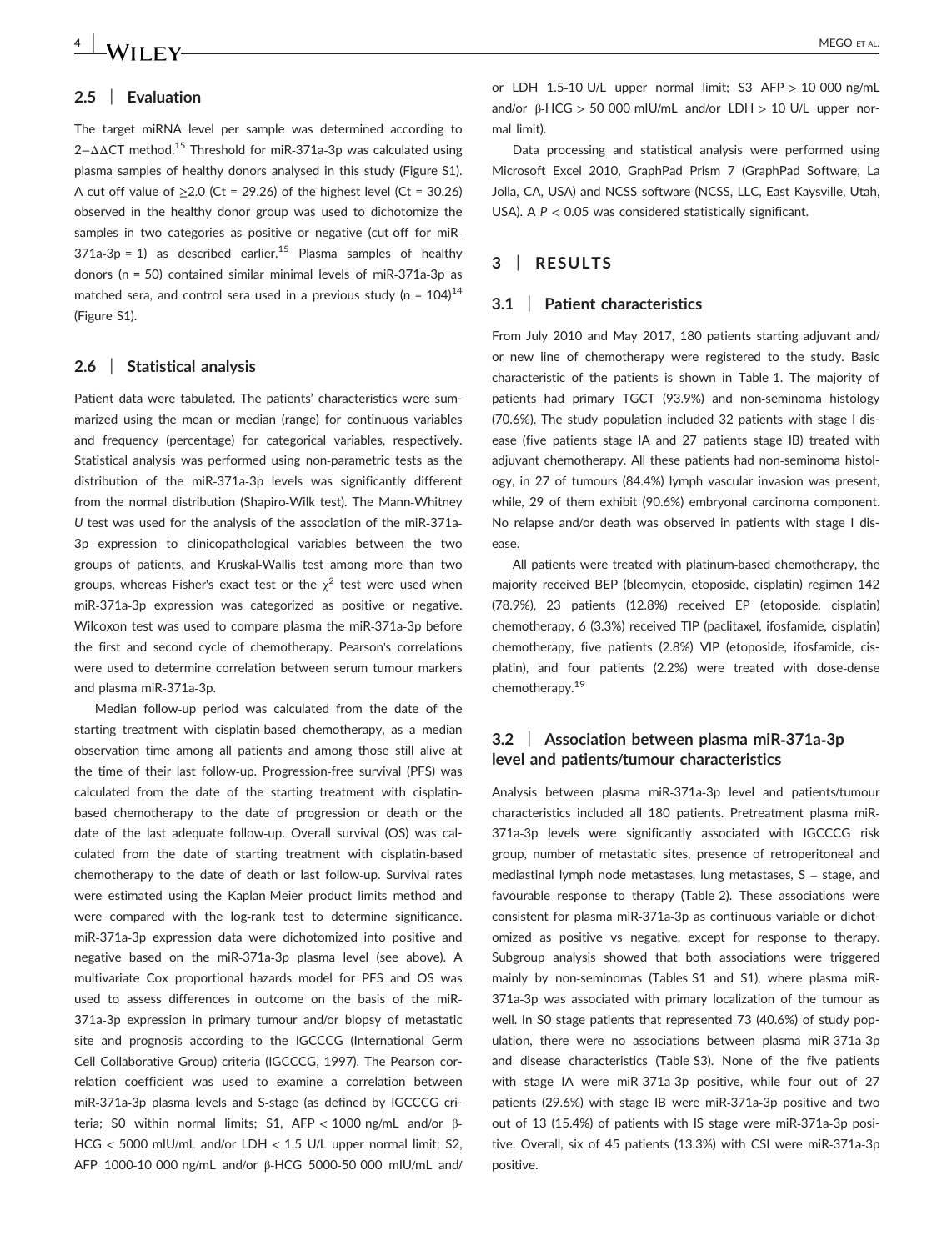## TABLE 2 Association between miR‐371a‐3p and patients/tumour characteristics

|                                    |                |      |            |          |           | Negative                  |      | <b>Positive</b> |          |           |
|------------------------------------|----------------|------|------------|----------|-----------|---------------------------|------|-----------------|----------|-----------|
| Variable                           | N              | Mean | <b>SEM</b> | Median   | P-value   | N                         | %    | N               | %        | P-value   |
| All patients                       | 180            | 25.5 | 1.2        | 4.9      | <b>NA</b> | 87                        | 48.3 | 93              | 51.7     | <b>NA</b> |
| Histology                          |                |      |            |          |           |                           |      |                 |          |           |
| Seminoma                           | 51             | 36.6 | 3.4        | 9.2      | 0.23      | 19                        | 37.3 | 32              | 62.7     | 0.07      |
| Non-seminoma                       | 127            | 21.1 | 0.8        | 5.8      |           | 68                        | 53.5 | 59              | 46.5     |           |
| Unknown histology                  | 2              |      |            |          |           |                           |      |                 |          |           |
| Tumour primary                     |                |      |            |          |           |                           |      |                 |          |           |
| Primary TGCTs                      | 169            | 25.2 | 1.1        | 5.0      | 0.46      | 82                        | 48.5 | 87              | 51.5     | 1.00      |
| Extragonadal GCTs                  | 11             | 30.7 | 7.9        | 19.7     |           | 5                         | 45.5 | 6               | 54.5     |           |
| <b>IGCCCG</b> risk group           |                |      |            |          |           |                           |      |                 |          |           |
| Good risk                          | 105            | 18.7 | 1.6        | 6.1      | < 0.00001 | 48                        | 45.7 | 57              | 54.3     | < 0.00001 |
| Intermediate risk                  | 21             | 57.0 | 22.7       | 13.6     |           | 6                         | 28.6 | 15              | 71.4     |           |
| Poor risk                          | 22             | 63.2 | 14.7       | 13.3     |           | 5                         | 22.7 | 17              | 77.3     |           |
| Stage I (adjuvant therapy)         | 32             | 1.2  | 0.0        | 11.0     |           | 28                        | 87.5 | 4               | 12.5     |           |
| Number of metastatic sites         |                |      |            |          |           |                           |      |                 |          |           |
| 0                                  | 45             | 1.1  | 0.0        | 9.1      | < 0.00001 | 39                        | 86.7 | 6               | 13.3     | < 0.00001 |
| $1 - 2$                            | 109            | 22.3 | 3.3        | 5.8      |           | 42                        | 38.5 | 67              | 61.5     |           |
| >3                                 | 26             | 81.0 | 28.1       | 11.9     |           | 6                         | 23.1 | 20              | 76.9     |           |
| Retroperitoneal LN metastases      |                |      |            |          |           |                           |      |                 |          |           |
| Absent                             | 57             | 9.0  | 0.0        | 8.5      | < 0.00001 | 47                        | 82.5 | 10              | 17.5     | < 0.00001 |
| Present                            | 123            | 33.1 | 5.5        | 5.8      |           | 40                        | 32.5 | 83              | 67.5     |           |
| Mediastinal lymph nodes metastases |                |      |            |          |           |                           |      |                 |          |           |
| Absent                             | 159            | 16.2 | 0.9        | 4.8      | 0.00010   | 82                        | 51.6 | 77              | 48.4     | 0.02      |
| Present                            | 21             | 95.9 | 28.5       | 13.1     |           | 5                         | 23.8 | 16              | 76.2     |           |
| Lung metastases                    |                |      |            |          |           |                           |      |                 |          |           |
| Absent                             | 144            | 18.5 | 0.4        | 5.3      | 0.00001   | 79                        | 54.9 | 65              | 45.1     | 0.001     |
| Present                            | 36             | 53.6 | 23.6       | 10.7     |           | 8                         | 22.2 | 28              | 77.8     |           |
| Liver metastases                   |                |      |            |          |           |                           |      |                 |          |           |
| Absent                             | 169            | 23.2 | $1.0$      | $5.0$    | 0.18      | 84                        | 49.7 | 85              | 50.3     | 0.21      |
| Present                            | 11             | 60.1 | 12.6       | 19.6     |           | 3                         | 27.3 | 8               | 72.7     |           |
| Non-pulmonary visceral metastases  |                |      |            |          |           |                           |      |                 |          |           |
| Absent                             | 166            | 23.7 | 1.1        | $5.1\,$  | 0.48      | 81                        | 48.8 | 85              | $51.2\,$ | 0.78      |
| Present                            | 14             | 47.3 | 5.6        | 17.4     |           | $\boldsymbol{6}$          | 42.9 | 8               | 57.1     |           |
| $S - stage*$                       |                |      |            |          |           |                           |      |                 |          |           |
| $\mathsf{O}\xspace$                | 73             | 2.3  | $0.0\,$    | $7.0\,$  | < 0.00001 | 53                        | 72.6 | $20\,$          | 27.4     | < 0.00001 |
| $\mathbf{1}$                       | 61             | 20.0 | $2.1\,$    | $7.6\,$  |           | 25                        | 41.0 | 36              | 59.0     |           |
| $\sqrt{2}$                         | 27             | 61.2 | 22.7       | $11.5\,$ |           | 6                         | 22.2 | 21              | 77.8     |           |
| $\sqrt{3}$                         | 19             | 81.4 | 25.9       | 13.7     |           | $\ensuremath{\mathsf{3}}$ | 15.8 | 16              | 84.2     |           |
| Response to therapy                |                |      |            |          |           |                           |      |                 |          |           |
| Favourable response                | 173            | 23.7 | $1.0\,$    | 4.9      | 0.02      | 86                        | 49.7 | 87              | 50.3     | 0.12      |
| Unfavourable response              | $\overline{7}$ | 69.9 | 12.6       | 24.5     |           | $\mathbf{1}$              | 14.3 | 6               | 85.7     |           |

Statistically significant indicated bold.

TGCTs, testicular germ cell tumours; IGCCCG, International Germ Cell Consensus Classification Group\*defined by IGCCCG criteria; S0, within normal limits; S1, AFP < 1000 ng/mL and/or β‐HCG < 5000 mIU/mL and/or LDH < 1.5 U/L upper normal limit; S2, AFP 1000‐10 000 ng/mL and/or β‐HCG 5000‐50 000 mIU/mL and/or LDH 1.5‐10 U/L upper normal limit; S3, AFP > 10 000 ng/mL and/or β‐HCG > 50 000 mIU/mL and/or LDH > 10 U/L upper normal limit; SEM, standard error of the mean.

\*Cut‐off for miR‐371a‐3p = 6.89, based on optimal separation of healthy donors and primary (T)GCT patients.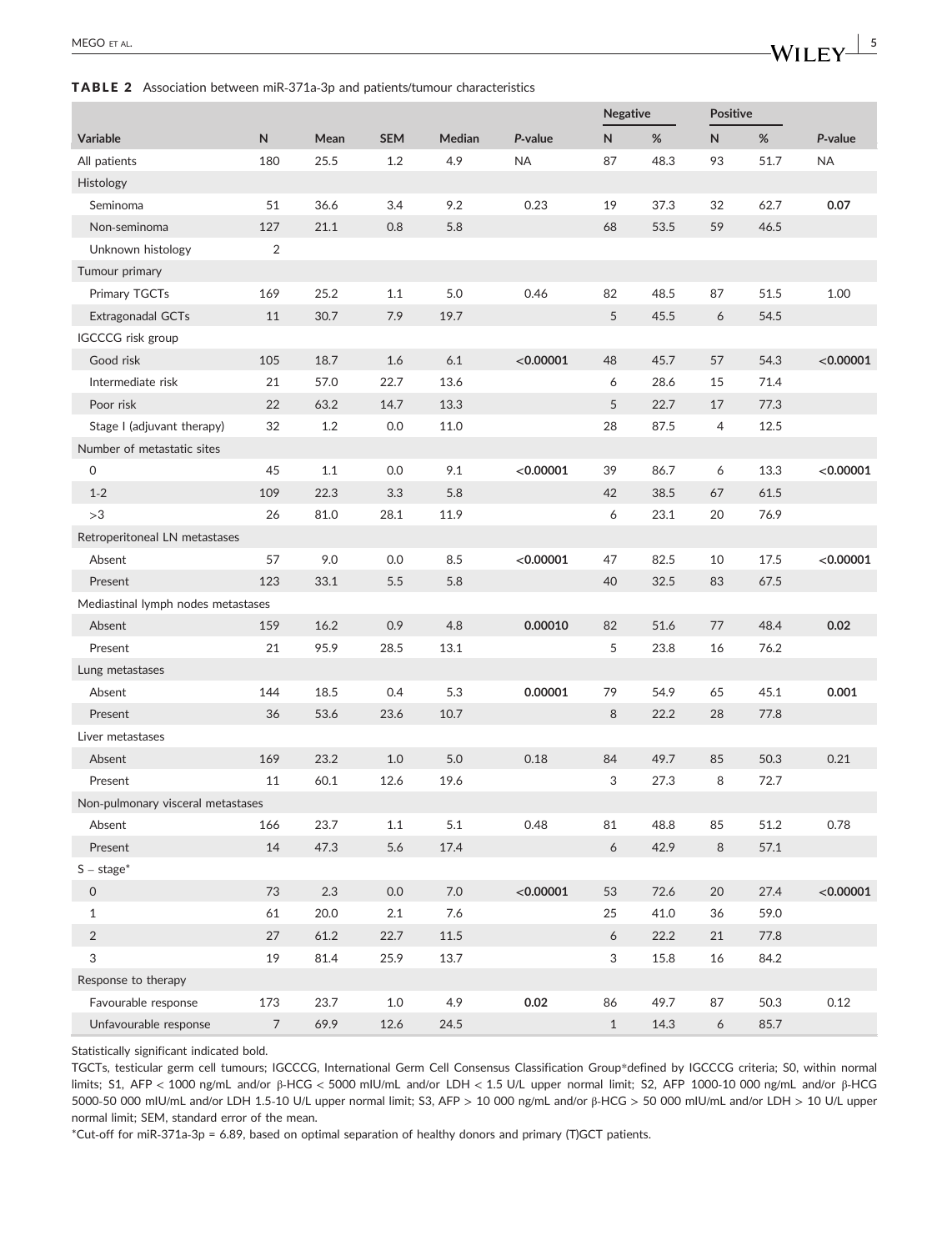The associations between the histological subtypes of the primary (T)GCT and the plasma miR‐371a‐3p levels are summarized in Table S4. Within the whole group, there was no association between histology of primary tumour and plasma miR‐371a‐3p levels. In stage I disease, there were no differences in plasma miR‐371a‐3p levels based on histology of primary tumour.

Analysis of 101 paired samples (corresponding samples before starting of first cycle and second cycle of chemotherapy) showed that mean plasma level of miR‐371a‐3p was significantly higher before the first cycle compared to the second cycle of chemotherapy (mean ± SEM = 33.6 ± 8.1 vs. 0.2 ± 0.1, *P* < 0.00001) (Figure 1). Of 53 patients (52.5%) that were positive for pretreatment miR‐371a‐ 3p, only two patients (3.8%), remained positive, one with significant (from 99.9 to 1.5) and second with minor decrease (from 3.3 to 2.2) of plasma miR‐371a‐3p, while two patients (2.0%), initially miR‐371a‐ 3p negative, became positive before the second cycle of chemotherapy (Figure S2A,B).

## **3.3** | **Association between serum tumour markers and plasma miR‐371a‐3p levels**

There was correlation between miR‐371a‐3p continuous levels and serum AFP and LDH, and between miR‐371a‐3p dichotomized and LDH (Table 3, Figure S3A). There was a moderate correlation between serum tumour markers defined as S-stage and plasma miR-371a-3p (Table 3, Figure S3B) This was consistent both for seminoma patients (correlation coefficient = 0.32, *P* = 0.02 as continuous variable and 0.46, *P* = 0.0006 for dichotomized variable) as well as for non‐seminoma patients (correlation coefficient = 0.42, *P* < 0.00001 as continuous variable and 0.48, *P* < 0.00001 for dichotomized miR‐371a‐3p).

In the 101 patients with paired samples, plasma miR‐371a‐3p positivity before the treatment was in 53 (52.5%) of patients, while positivity of serum tumour markers (stage S1‐3) was present in 59 (58.4% of patients). After the first cycle of chemotherapy, only four (4.0%) patients were miR‐371a‐3p positive while in 27 (26.7%) patients, serum tumour markers remained elevated (*P* = 0.00005).



FIGURE 1 Relative miR-371a-3p plasma level before the first and second cycle of chemotherapy (hazard ratio [HR] = 0.26, 95% confidence interval [CI] 0.09‐0.71, *P* = 0.02 for PFS and HR = 0.21, 95% CI 0.07‐0.67, *P* = 0.03 for OS, respectively) (Table 4, Figure 2A,B)

TABLE 3 Correlation between pretreatment plasma miR‐371a‐3p and serum tumour markers

|            | miR-371a-3p continuous |           | miR-371a-3p dichotomized |           |  |  |
|------------|------------------------|-----------|--------------------------|-----------|--|--|
| Variable   | Pearson<br>correlation | P-value   | Pearson<br>correlation   | P-value   |  |  |
| AFP        | 0.26                   | 0.0025    | 0.13                     | 0.14      |  |  |
| <b>HCG</b> | $-0.02$                | 0.78      | 0.15                     | 0.08      |  |  |
| I DH       | 0.61                   | < 0.00001 | 0.33                     | 0.0001    |  |  |
| S-stage    | 0.41                   | < 0.00001 | 0.42                     | < 0.00001 |  |  |

Statistically significant indicated bold.

HCG, human chorionic gonadotropin; AFP, alpha‐fetoprotein; LDH, lactate dehydrogenase.

## **3.4** | **Prognostic value of plasma miR‐371a‐3p**

In the median follow‐up time of 20.9 months (range 0.1‐65.1 months), 15 patients (8.3%) experienced disease progression and 12 patients (6.7%) died. Estimated 2‐year PFS and OS were 89.3%, 95% CI (84.3**-** 94.3%) and 92.2%, 95% CI (87.5**-**97.0%), respectively.

In patients with negative pretreatment plasma miR‐371a‐3p levels, the biomarker was associated with significantly better PFS and OS compared to patients miR‐371a‐3p positive (hazard ratio [HR] = 0.26, 95% CI 0.09**-**0.71, *P* = 0.02 for PFS and HR = 0.21, 95% CI 0.07**-**0.67, *P* = 0.03 for OS, respectively) (Table 4, Figure S2A,B). Only three (3.5%) of the patients with negative pretreatment levels of miR‐371a‐3p experienced disease progression and two (2.3%) of the patients died during follow up (median survival 20.9 months). While in seminoma patients the pretreatment plasma levels of miR‐371a‐3p were not prognostic (HR = 1.19, 95% CI 0.19**-** 7.39, *P* = 0.85 for PFS and HR = 1.04, 95% CI 0.09**-**11.65, *P* = 0.98 for OS, respectively) (Figure S4A,B), in non‐seminoma pretreatment plasma levels of miR‐371a‐3p were significantly associated with patients outcome (HR = 0.10, 95% CI 0.03**-**0.33, *P* = 0.006 for PFS and HR = 0.11, 95% CI 0.03**-**0.41, *P* = 0.01 for OS, respectively) (Figure 2C,D). In subgroups of patients with negative serum tumour markers (S0‐stage) plasma miR‐371a‐3p before the first or the second cycle of chemotherapy was not associated with patients' outcome, however, only three disease progressions and one death were observed in this subgroup of patients. No progression and/or death was observed in patients with clinical stage IA/B disease. In metastatic tumours (stage IS-IIIC), negative pretreatment plasma miR-371a‐3p levels, the biomarker was associated with better PFS and OS compared to patients miR‐371a‐3p positive (HR = 0.39, 95% CI 0.14**-**1.09, *P* = 0.13 for PFS and HR = 0.34, 95% CI 0.10**-**1.09, *P* = 0.14 for OS, respectively).

In multivariate analysis, pretreatment plasma levels of miR‐371a‐ 3p was not independently associated with IGCCCG risk group for PFS  $(P = 0.20)$  or OS  $(P = 0.33)$  in the whole population (Table 4) nor in the non‐seminoma subgroup (not shown), while IGCCCG risk group category was associated with patients' outcome irrespective of plasma miR‐371a‐3p levels.

Plasma miR‐371a‐3p level before the second cycle of chemotherapy ( $N = 101$ ) was not prognostic for PFS or OS ( $HR =$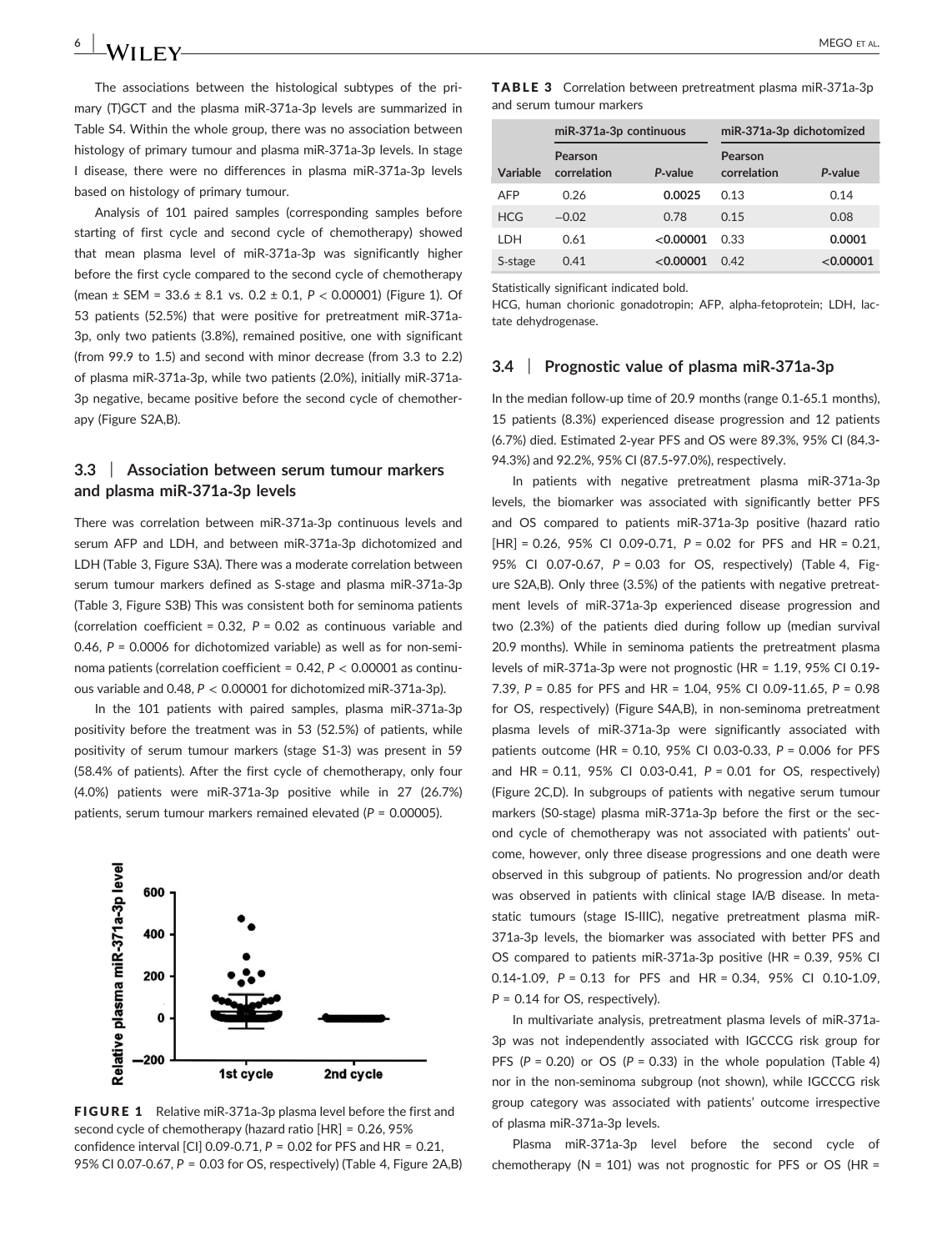TABLE 4 Prognostic value of plasma miR‐371a‐3p before the first cycle of chemotherapy

|                                      | <b>HR (95% CI), P-value</b> |                           |                              |                          |  |  |
|--------------------------------------|-----------------------------|---------------------------|------------------------------|--------------------------|--|--|
|                                      | Progression-free survival   |                           | Overall survival             |                          |  |  |
| Variable                             | Univariate analysis         | Multivariate analysis     | Univariate analysis          | Multivariate analysis    |  |  |
| Plasma miR-371a-3p                   |                             |                           |                              |                          |  |  |
| Negative vs. positive                | $0.26$ (0.09-0.71), 0.02    | $0.40$ (0.11-1.47), 0.20  | $0.21$ (0.07-0.67), 0.03     | $0.42$ (0.09-1.98), 0.33 |  |  |
| <b>IGCCCG</b> risk group             |                             |                           |                              |                          |  |  |
| Good risk vs. intermediate/poor risk | $0.15$ (0.05-0.51), 0.0001  | $0.19$ (0.06-0.58), 0.003 | $0.07$ (0.02-0.25), <0.00001 | $0.08$ (0.020.39), 0.002 |  |  |

Statistically significant indicated bold.



FIGURE 2 Kaplan‐Meier estimates of probabilities of: (A) progression‐free survival according to relative pretreatment miR‐371a‐3p plasma level in (testicular) germ cell tumour patients (n = 180) (hazard ratio [HR] = 0.26, 95% confidence interval [CI] 0.09‐0.71, *P* = 0.02). Cut‐off for miR-371a-3p = 1, based on optimal separation of healthy donors and primary (T)GCT patients was used to dichotomize the miRNA test ampTSmiR; (B) overall survival according to relative pretreatment miR‐371a‐3p plasma level in (testicular) germ cell tumour patients (n = 180) (HR = 0.21, 95% CI 0.07‐0.67, *P* = 0.03); (C) progression‐free survival according to relative pretreatment miR‐371a‐3p plasma level in non‐ seminoma patients (n = 129) (HR = 0.10, 95% CI 0.03-0.33, P = 0.006). Cut-off for miR-371a-3p = 1, based on optimal separation of healthy donors and primary (T)GCT patients was used to dichotomize the microRNA‐371a‐3p ampTSmiR test; and (D) overall survival according to relative pretreatment miR‐371a‐3p plasma level in non‐seminoma patients (n = 129) (HR = 0.11, 95% CI 0.03‐0.41, *P* = 0.01)

0.38, 95% CI 0.02**-**8.74, *P* = 0.35 for PFS and HR = 0.30, 95% CI 0.01**-**9.99, *P* = 0.22 for OS, respectively) in the whole population nor in the seminoma or non‐seminoma subgroup (data not shown).

In the subgroup of 101 patients with samples available before the first and the second cycle of chemotherapy, patients with a negative miR‐371a‐3p measurement in both samples had a significantly superior PFS (HR = 0.10, 95% CI 0.01**-**21.49, *P* = 0.02) and OS (HR = 0.08, 95% CI 0.01**-**27.81, *P* = 0.008) compared to patients with miR‐371a‐3p positive in both samples. Patients with at least one positive miR‐371a‐3p sample (baseline, before the second cycle or both) had non‐significantly inferior outcome compared to patients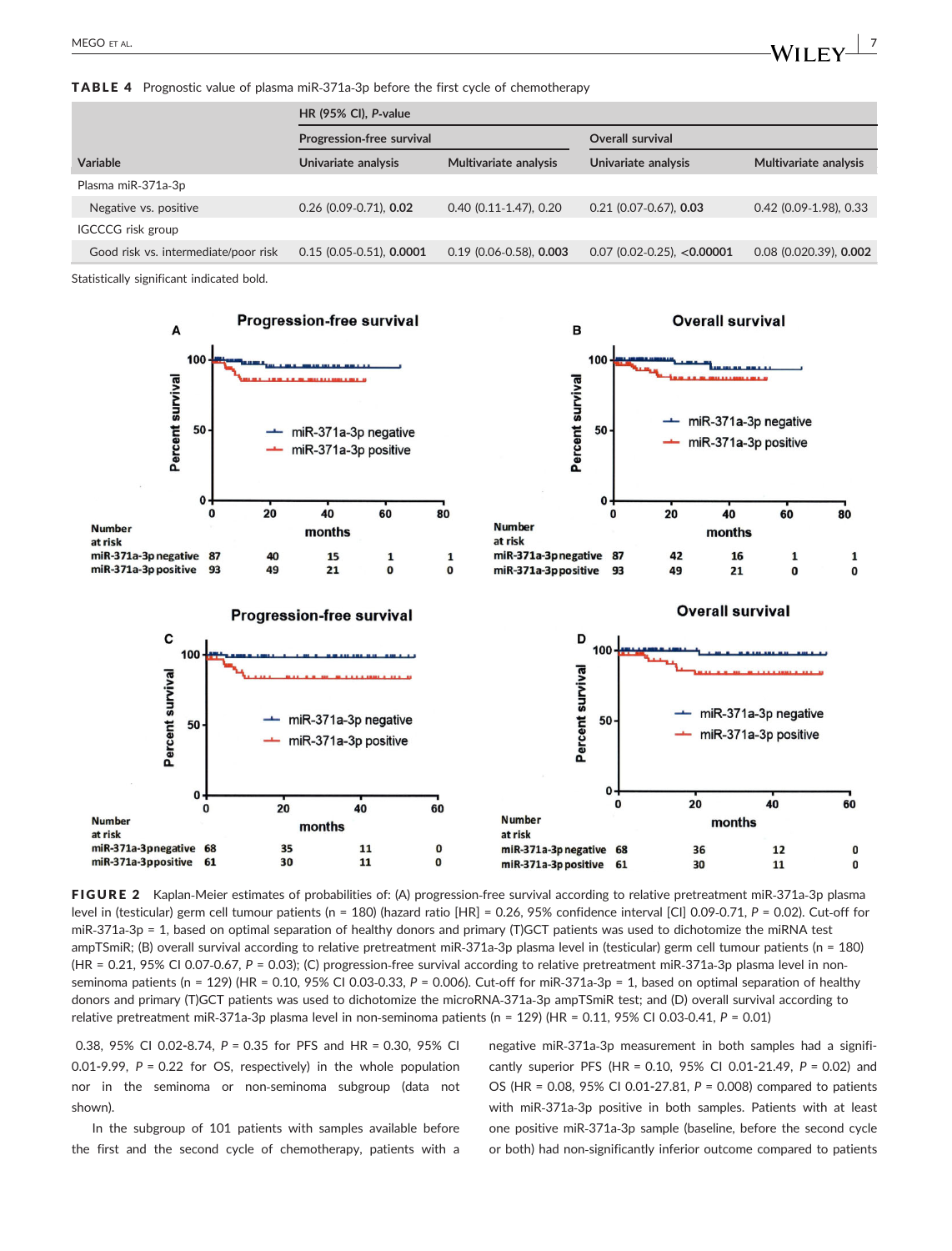# **8** | MEGO ET AL.

with negative miR‐371a‐3p in both samples (HR = 0.18, 95% CI 0.10**-**1.34, *P* = 0.18 for PFS and HR = 0.19, 95% CI 0.10**-**1.35, *P* = 0.19 for OS).

## **4** | **DISCUSSION**

In this translational study, we observed a number of associations between several disease characteristics and pretreatment plasma miR‐371a‐3p, including IGCCCG risk group, number of metastatic sites, presence of lung, retroperitoneal and mediastinal lymph node metastases, S – stage, and favourable response to therapy. Moreover, these associations were consistent for plasma levels of miR‐ 371a‐3p analysed as continuous or dichotomized variable (except for response to therapy).

Plasma miR‐371a‐3p levels were not clearly associated with any histological subtype within the group cohort. This could be due to the low number of more differentiated subtypes like teratoma and or choriocarcinoma and yolk sac tumours. In another study, dysgerminomas possess higher tumour expression of miR‐371a‐3p compared to mixed GCT germ cell tumours that is consistent with our data.<sup>20</sup> When we analysed stage I patients separately, there were no differences in plasma miR‐371a‐3p levels based on histology of primary tumour. At the time of analysis all but two patients had a persisting primary (T)GCT, 75% of them had metastases while 25% had no remaining tumour. Metastases and primary tumours may have different histologies particularly in those with mixed GCT (the largest group in this cohort). Therefore, the list of histologies is not necessarily identical with the spectrum of histologies actually present at the time of analysis. Therefore, much of the inconsistencies with previous work $10,14$  may come from uncertain histologies. For example, all teratoma patients had elevated serum tumour markers (four patients were S1, one patient S2, and one patient S3) including elevated β‐HCG in three of them suggesting other histologic component in addition to teratoma was present in metastatic sites.

In our study, only 51.7% of the present patients with (T)GCT had elevated levels of miRNA before chemotherapy as opposed to rates around 90% reported in previous studies. $10,14$  This is most likely explained by the fact that in this study the measurements were performed just prior to the start of chemotherapy and not at the moment of orchiectomy. The aim of the study was to show the prognostic value of miR‐371a‐3p in (T)GCTs and not to compare the survival of miR‐371a‐3p positive (T)GCT patients to a healthy population.

Plasma miR‐371a‐3p positivity was found in 13.3% of patients with clinical stage I disease after orchiectomy only. Surprisingly, there was no association between plasma miR‐371a‐3p levels and some prognostic factors associated with poor outcome, like non‐pulmonary visceral metastases or extragonadal GCTs suggesting that miR‐371a‐3p is indeed a marker associated with tumour burden as suggested before,<sup>10</sup> also in line with the finding that this miR is expressed in all histological elements except teratoma, rather than with treatment resistance. Subgroup analysis revealed that this association is mainly triggered by non‐seminomatous histology. However numerically, in seminoma similar trends were observed as in non‐seminoma.

In our study we observed for the first-time prognostic value of pretreatment plasma levels of miR‐371a‐3p for PFS and OS in (T) GCTs. Subgroup analysis suggested limited prognostic value in seminoma patients and patients with negative serum tumour markers, e.g. subgroups for whom, the disease response could be evaluated only with imaging studies. However, extremely good prognosis of these subgroups and low number of events preclude to draw any definitive conclusion about the prognostic value of plasma miR‐ 371a‐3p in these subgroups. Multivariate analysis did not show prognostic value of plasma miR‐371a‐3p levels independently of IGCCCG risk category, an observation that is consistent with strong correlation between several IGCCCG risk factors and plasma miR‐ 371a‐3p level. Sharp decline in positivity of plasma miR‐371a‐3p after one cycle of cisplatin‐based chemotherapy compared to serum tumour markers suggest rapid clearance of miR‐371a‐3p, in agreement with a recent study<sup>10</sup> and implies that plasma miR-371a-3p changes could be early, very sensitive predictor of treatment effect in TGCTs.<sup>14,21</sup>

Plasma miR‐371a‐3p before the second cycle of chemotherapy showed no prognostic value in the whole patient population, probably due to rapid normalization of plasma miR‐371a‐3p after even one cycle of chemotherapy, an observation consistent with a previous study.10 On the other hand, patients with positive miR‐371a‐3p in both samples had inferior outcome compared to continuously negative patients, suggesting that persistence of plasma miR‐371a‐3p positivity could be an early marker of treatment failure in TGCTs. However, due to the low number of patients in subgroups, these results should be confirmed in future studies.

Despite several strengths, this study has some limitations as well, including the retrospective nature of the analysis. Even though this is currently the largest study evaluating plasma miR‐371a‐3p clinical utility in this patient population, low number of events due to very good prognosis of TGCTs preclude from drawing definitive conclusions in some subpopulation of patients. Moreover, due to the low number of events in subgroups for whom the clinical utility of plasma miR‐371a‐3p could be largest due to negativity of serum tumour markers (S0‐stage disease and/or seminoma), we cannot assess the real clinical utility of plasma miR‐371a‐3p in these subgroups. In the study presented here the levels of miR‐371a‐3p have been investigated. We reported an AUC of 0.951, with an 89% specificity and 90% sensitivity for miR‐371a‐3p and an AUC of 0.962 for the combination of the miRs with specificity of 92% and sensitivity of 91%.<sup>14</sup> However, in our most recent studies addition of the extra miRs compared to miR-371a-3p did not improve the outcome.<sup>13,18</sup> In addition, other studies are based on only using miR-371.<sup>10,16,21</sup>

In this large translational study we showed for the first time an association between plasma miR‐371a‐3p level and several disease characteristics including sites of metastases, serum tumour markers, IGCCCG prognostic group or favourable response to chemotherapy measured at the time just prior to the start of chemotherapy.